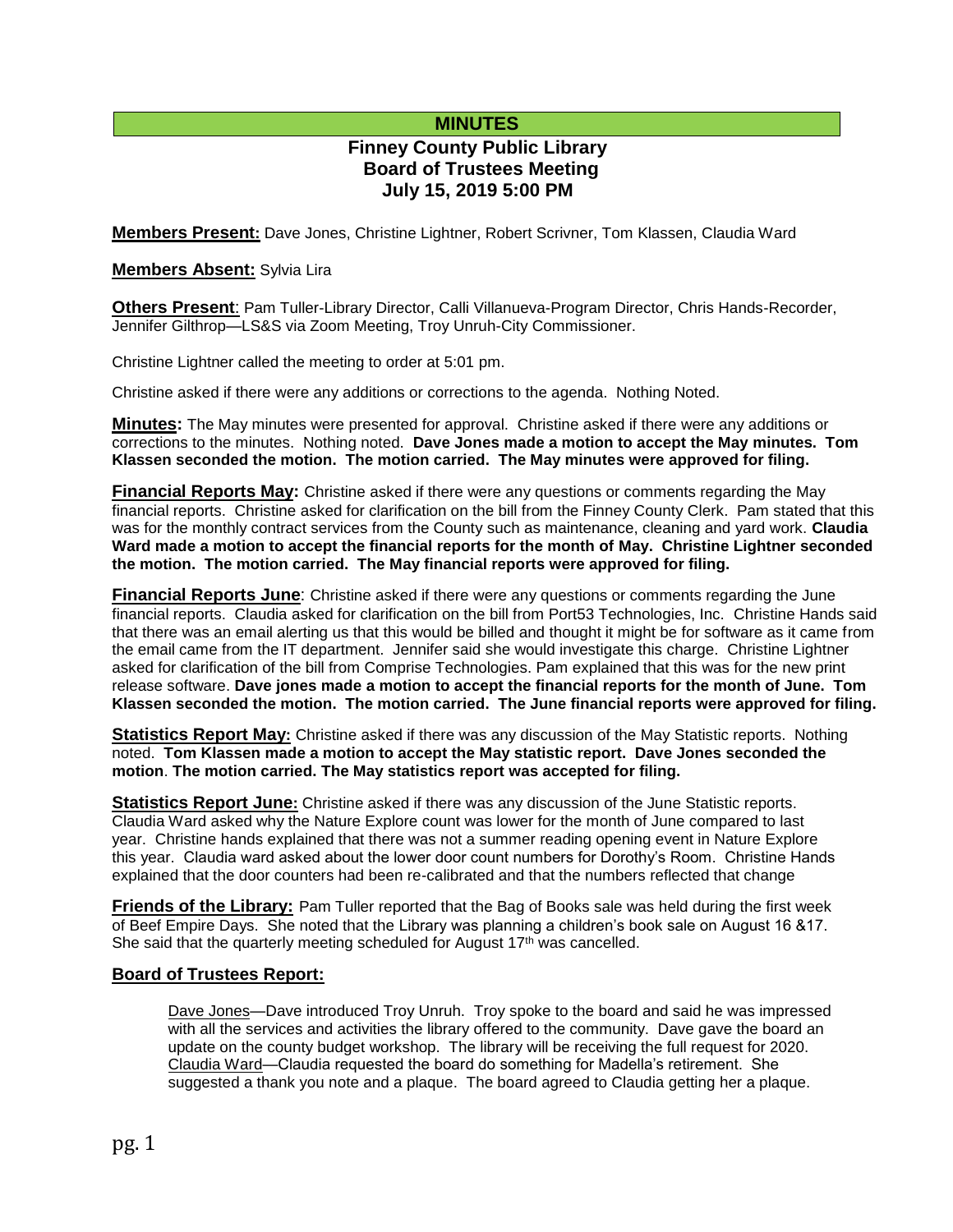Christine Lightner—Christine said she was impressed with the teen volunteers during summer reading. She expressed an idea to share the reading experience with the ABC Pregnancy Bridges program. She suggested we look into the room darkening shades for the skylights around the Beam projector area. Tom Klassen—nothing noted.

### **Library Report:** Pamela Tuller, Library Director

#### **Director's Report**

Summer Reading is well on its way (ends July, 17<sup>th</sup> with Water Day).

Calli Villanueva and I attended the American Library Association Conference in Washington D.C. We attended many classes, talks, and vendor booths. Some of topics we learned about include, diversity, open staffing, customer service, and leadership. We are both excited to incorporate some of these ideas into our library.

Currently, I am working on the following projects:

- Creating an End of Summer Reading/Programming Survey
- Reviewing our reports to ensure efficiency and usefulness
- Reviewing our policies and other libraries policies for revisions

#### **Staffing Report**

Currently, we have 10 full-time staff, 2 part-time staff, and 2 paid volunteer through SER (Senior Employment Rehabilitation).

Madella Williams (0-3 Specialist) is retiring 7-31-19. We will be throwing her a retirement reception on Wednesday, July 31<sup>st</sup>, from 2-4. The Board of Directors is invited to stop by.

Krisha Baker has been hired to fill the full time position. She starts Tuesday, July 16<sup>th</sup>.

We are starting interviews for a part-time employee this week and will start interviewing for Madella's hours next week.

#### **Partnerships Report**

Summer Reading Sponsors – Listed on sign and on our bulletin board in the foyer.

#### **Programming Report**

SUMMER READING, SUMMER READING, SUMMER READING!!!

-Calli Villanueva, Program Director, will share our Summer Reading Report with you.

#### **Miscellaneous Information**

Planning for Summer Reading is well on its way and the SRP Calendar are available. This year's theme is Space (A Universe of Stories) to celebrate the 50<sup>th</sup> Anniversary of the First Man on the Moon. Everything gets started with the Beef Empire Days Summer Reading Kick Off event featuring a Magic Show by "The Party People".

#### **Coming up Next Month (July)**

End of Summer Reading and a break for programming.

Summer Lunch will continue, Monday – Saturday, throughout July.

### **Correspondence:**

pg. 2